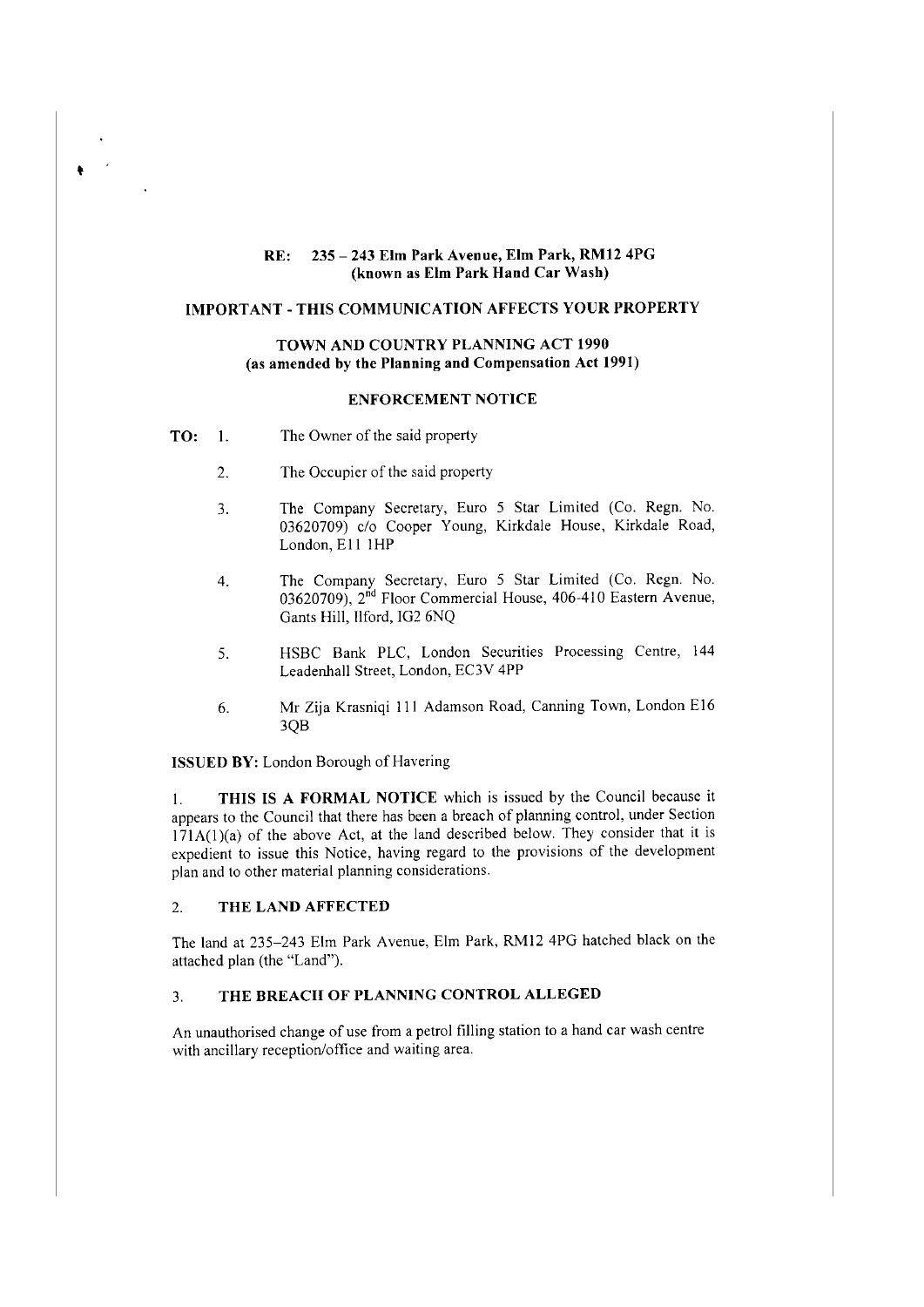#### 4. **REASONS FOR ISSUING THIS NOTICE**

- (i) The waiting area is adjacent to residential property which gives rise to material harm to amenity by reason of engine noise, car radios and customer noise which is contrary to Policy ENVJ of the Havering Unitary Development Plan.
- (ii) Noise and disturbance is caused by customers entering and leaving the premises, vehicles parking and manoeuvring, particularly during the evening and Sunday hours of operation. This is unacceptably detrimental to the amenities of occupiers of adjacent properties and also contrary to Policy ENVI of the Havering Unitary Development Plan.
- (iii) On-site parking is inadequate as is the space for on-site vehicular manoeuvring and queuing and this results in overspill onto adjoining roads and unacceptable congestion of the highway to the detriment of highway safety and residential amenity and is contrary to Policies TRN2 and TRN 18 of the Havering Unitary Development Plan.

In the last 2 years the Council has received and refused 3 applications for planning permission in respect of this site and the change of its use to a hand car wash centre.

It appears to the Council that the above breach of planning control has occurred within the last ten years.

# 5. **WHAT YOU ARE REQUIRED TO DO**

(i) Cease the hand car wash use and return the land to its authorised use as a petrol filling station.

Time for compliance: 3 months from the effective date of this notice.

(ii) Remove from the land all materials, equipment and signage associated with the operation of the unauthorised use and remove from the site all rubbish and rubble this may entail.

Time for compliance: 3 months from the effective date of this notice.

# 6. **WHEN THIS NOTICE TAKES EFFECT**

This Notice takes effect on 2 March 2006, unless an appeal is made against it beforehand

Dated: 26 January 2006 l gal Signed:

Authorised Officer

Romford RMI 3BD on behalf of London Borough of Havering Town Hall, Main Road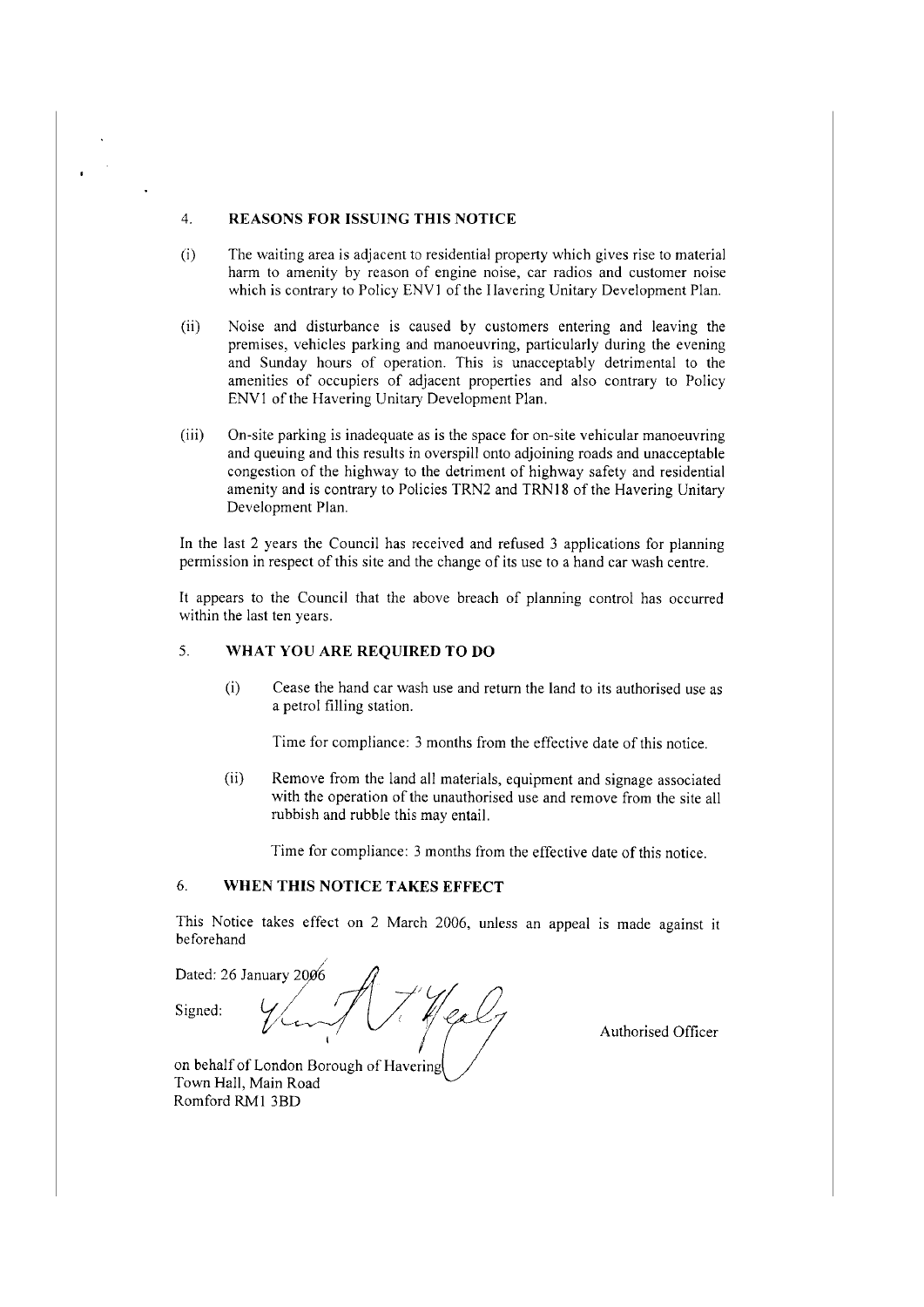### **YOUR RIGHT OF APPEAL**

You can appeal against this Enforcement Notice to the Secretary of State by the 2 March 2006. Further details are given in the attached explanatory note.

# **WHAT HAPPENS IF YOU DO NOT APPEAL**

If you do not appeal against this Enforcement Notice, it will take effect on 2 March 2006 and you must then ensure that the required steps for complying with it, for which you may be held responsible, are taken within the period specified in the Notice.

# **FAILURE TO COMPLY WITH AN ENFORCEMENT NOTICE WHICH HAS TAKEN EFFECT CAN RESULT IN PROSECUTION AND/OR REMEDIAL ACTION BY THE COUNCIL.**

### **EXPLANATORY NOTES**

# **STATUTORY PROVISIONS**

A summary of Sections 171A, 171B and 172 to 177 of the Town and Country Planning Act 1990 (as amended) is enclosed with this Notice.

#### **YOUR RIGHT OF APPEAL**

You can appeal against this Notice, but any appeal must be in writing and received, or posted (with the postage paid and properly addressed) in time to be received in the ordinary course of the post, by the Secretary of State before 2 March 2006. The enclosed booklet "Enforcement Appeals - A guide to Procedure" sets out your rights. Read it carefully. If you appeal you should use the enclosed appeal forms. Two copies are for you to send to the Secretary of State if you decide to appeal. The other is for you to keep as a duplicate for your own records. You should also send the Secretary of State a copy of the Enforcement Notice.

#### **GROUNDS OF APPEAL**

The grounds of appeal are set out in Section 174 of the Town and Country Planning Act 1991 and are also set out on pages **2-5** of the enclosed appeal forms.

# **PLANNING APPLICATION FEE**

Should you wish to appeal on ground (a) - that planning permission should be granted for the unauthorised use - then a fee of  $£265$  is payable both to the Secretary of State and to the Council. If the fees are not paid then that ground of appeal will not be valid.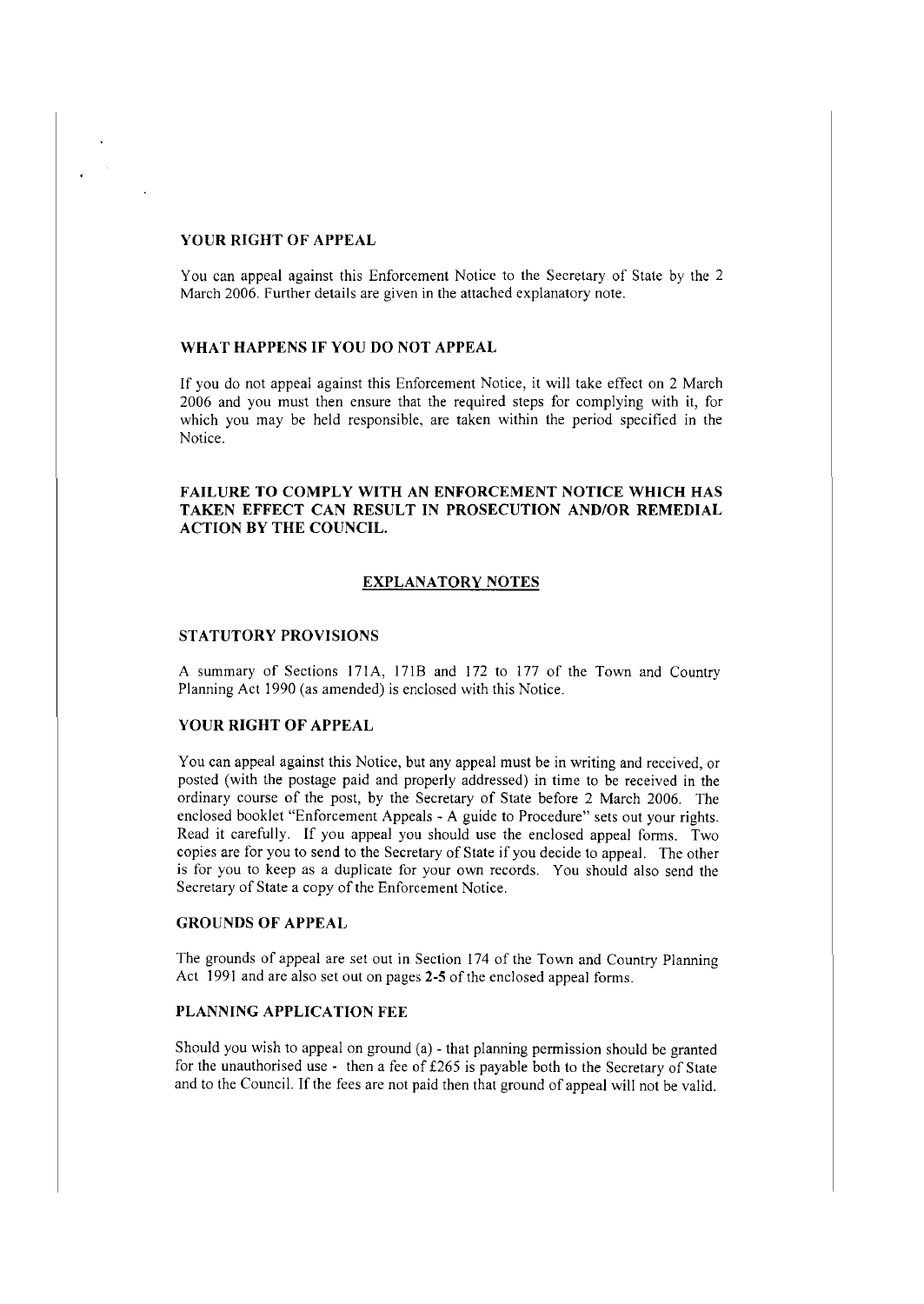# **STATEMENT ON GROUNDS OF APPEAL**

 $\mathbf{r}$ 

You must submit to the Secretary of State, either when giving notice of appeal or within 14 days from the date on which the Secretary of State sends him a notice so requiring him, a statement in writing specifying the grounds on which you are appealing against the enforcement notice and stating briefly the facts on which you propose to rely in support of each of those grounds.

# **RECIPIENTS OF THE ENFORCEMENT NOTICE**

The names and addresses of all the persons on whom the Enforcement Notice has been served are:

- 1. The Owner of the said property
- 2. The Occupier of the said property
- 3. The Company Secretary, Euro 5 Star Limited (Co. Regn. No. 03620709) c/o Cooper Young, Kirkdale House, Kirkdale Road, London, E11 1HP
- 4. The Company Secretary, Euro 5 Star Limited (Co. Regn. No. 03620709), 2"d Floor, Commercial House, 406-410 Eastern Avenue, Gants Hill, Ilford, IG2 6NQ
- 5. HSBC Bank PLC, London Securities Processing Centre, 144 Leadenhall Street, London, EC3V 4PP
- 6. Mr Zija Krasniqi 111 Adamson Road, Canning Town, London El6 3QB